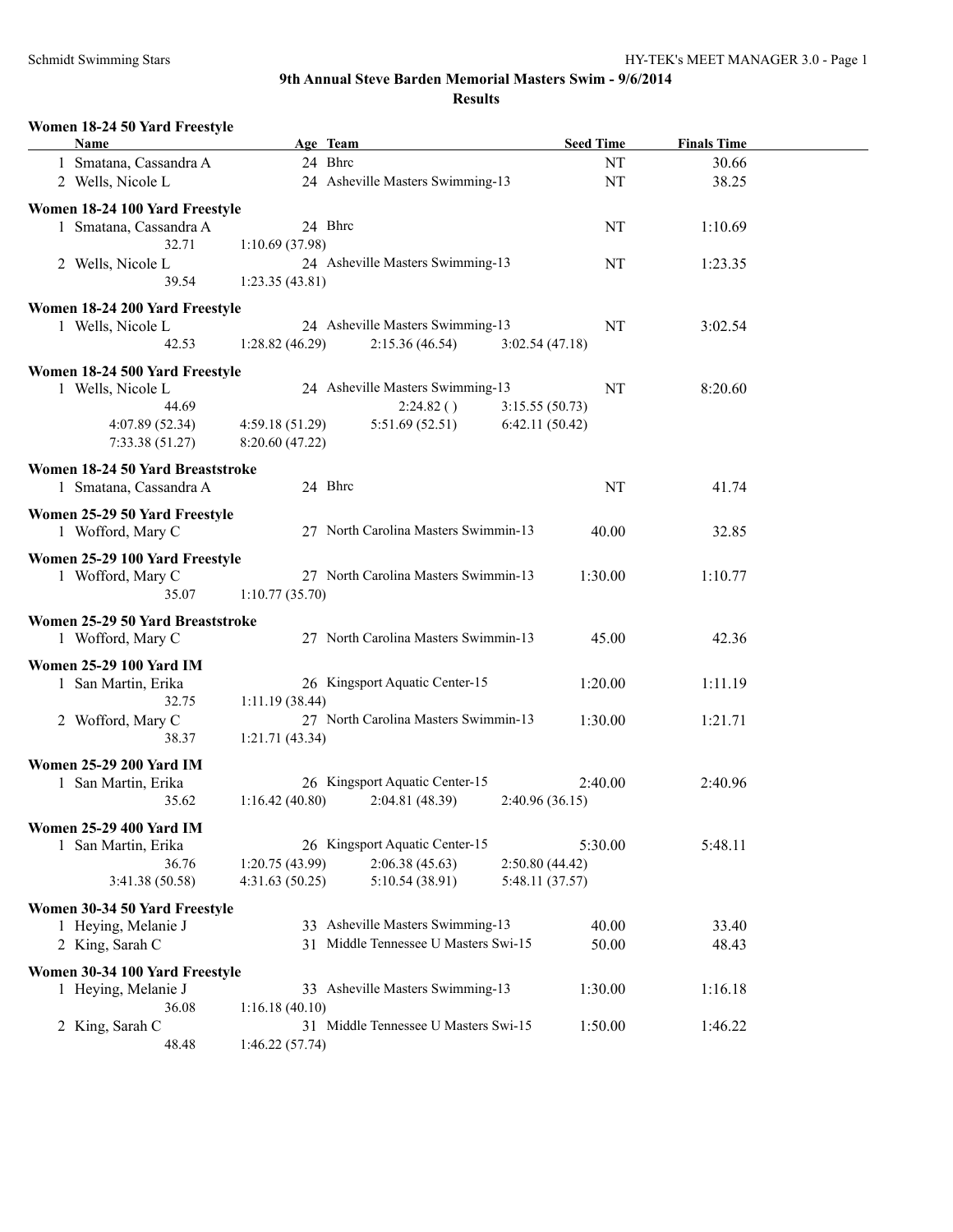| Women 30-34 200 Yard Freestyle    |                    |                                      |                   |          |
|-----------------------------------|--------------------|--------------------------------------|-------------------|----------|
| 1 King, Sarah C                   |                    | 31 Middle Tennessee U Masters Swi-15 | 3:50.00           | 3:58.59  |
| 50.39                             | 1:50.32(59.93)     | 2:54.14(1:03.82)                     | 3:58.59 (1:04.45) |          |
| Women 30-34 500 Yard Freestyle    |                    |                                      |                   |          |
| 1 King, Sarah C                   |                    | 31 Middle Tennessee U Masters Swi-15 | 10:05.00          | 10:44.73 |
| 52.46                             | 1:53.95(1:01.49)   | 2:58.37(1:04.42)                     | 4:05.68(1:07.31)  |          |
| 5:12.96 (1:07.28)                 | 6:19.69(1:06.73)   | 7:26.95(1:07.26)                     | 8:34.43 (1:07.48) |          |
| 9:40.67 (1:06.24)                 | 10:44.73 (1:04.06) |                                      |                   |          |
|                                   |                    |                                      |                   |          |
| Women 30-34 50 Yard Butterfly     |                    |                                      |                   |          |
| 1 Heying, Melanie J               |                    | 33 Asheville Masters Swimming-13     | 45.00             | 36.87    |
| Women 35-39 50 Yard Freestyle     |                    |                                      |                   |          |
| 1 Baker, Jen                      | 38 Uc13-13         |                                      | NT                | 31.34    |
| 2 Kassens, Alice L                | 39 Uc12-12         |                                      | 36.00             | 32.90    |
| 3 Justice, Sarah P                | 39 Bhrc            |                                      | 32.00             | 33.28    |
|                                   |                    |                                      |                   |          |
| Women 35-39 100 Yard Freestyle    |                    |                                      |                   |          |
| 1 Kassens, Alice L                | 39 Uc12-12         |                                      | 1:19.00           | 1:14.56  |
| 2 Justice, Sarah P                | 39 Bhrc            |                                      | 1:20.00           | 1:19.08  |
| 37.00                             | 1:19.08(42.08)     |                                      |                   |          |
| Women 35-39 500 Yard Freestyle    |                    |                                      |                   |          |
| 1 Trom, Kelsey A                  |                    | 35 Kingsport Aquatic Center-15       | 6:50.00           | 6:24.66  |
| 36.12                             | 1:14.71(38.59)     | 1:53.48(38.77)                       | 2:32.47 (38.99)   |          |
| 3:11.42(38.95)                    | 3:50.49(39.07)     | 4:29.00(38.51)                       | 5:08.52 (39.52)   |          |
| 5:47.28 (38.76)                   | 6:24.66 (37.38)    |                                      |                   |          |
| 2 Baker, Jen                      | 38 Uc13-13         |                                      | NT                | 6:44.06  |
| 35.23                             | 1:14.79(39.56)     | 1:55.37(40.58)                       | 2:36.98(41.61)    |          |
| 3:18.09(41.11)                    | 4:00.00(41.91)     | 4:41.06(41.06)                       | 5:22.74(41.68)    |          |
| 6:04.19(41.45)                    | 6:44.06(39.87)     |                                      |                   |          |
|                                   |                    |                                      |                   |          |
| Women 35-39 50 Yard Backstroke    |                    |                                      |                   |          |
| 1 Justice, Sarah P                | 39 Bhrc            |                                      | 45.00             | 43.41    |
| Women 35-39 100 Yard Backstroke   |                    |                                      |                   |          |
| 1 Trom, Kelsey A                  |                    | 35 Kingsport Aquatic Center-15       | 1:20.00           | 1:18.23  |
| 38.28                             | 1:18.23(39.95)     |                                      |                   |          |
| 2 Justice, Sarah P                | 39 Bhrc            |                                      | 1:40.00           | 1:36.95  |
| 47.73                             | 1:36.95 (49.22)    |                                      |                   |          |
|                                   |                    |                                      |                   |          |
| Women 35-39 200 Yard Backstroke   |                    | 35 Kingsport Aquatic Center-15       |                   |          |
| 1 Trom, Kelsey A                  | 1:19.68(40.52)     | 2:00.94(41.26)                       | 2:43.00           | 2:43.10  |
| 39.16                             |                    |                                      | 2:43.10(42.16)    |          |
| Women 35-39 100 Yard Breaststroke |                    |                                      |                   |          |
| 1 Baker, Jen                      | 38 Uc13-13         |                                      | NT                | 1:27.14  |
| 41.28                             | 1:27.14(45.86)     |                                      |                   |          |
| Women 35-39 200 Yard Breaststroke |                    |                                      |                   |          |
| 1 Baker, Jen                      | 38 Uc13-13         |                                      | NT                | 3:07.55  |
| 41.92                             | 1:28.54(46.62)     | 2:17.62(49.08)                       | 3:07.55(49.93)    |          |
|                                   |                    |                                      |                   |          |
| Women 40-44 50 Yard Freestyle     |                    |                                      |                   |          |
| 1 Hart, Jill                      | 44 Uc55-55         |                                      | 34.60             | 32.28    |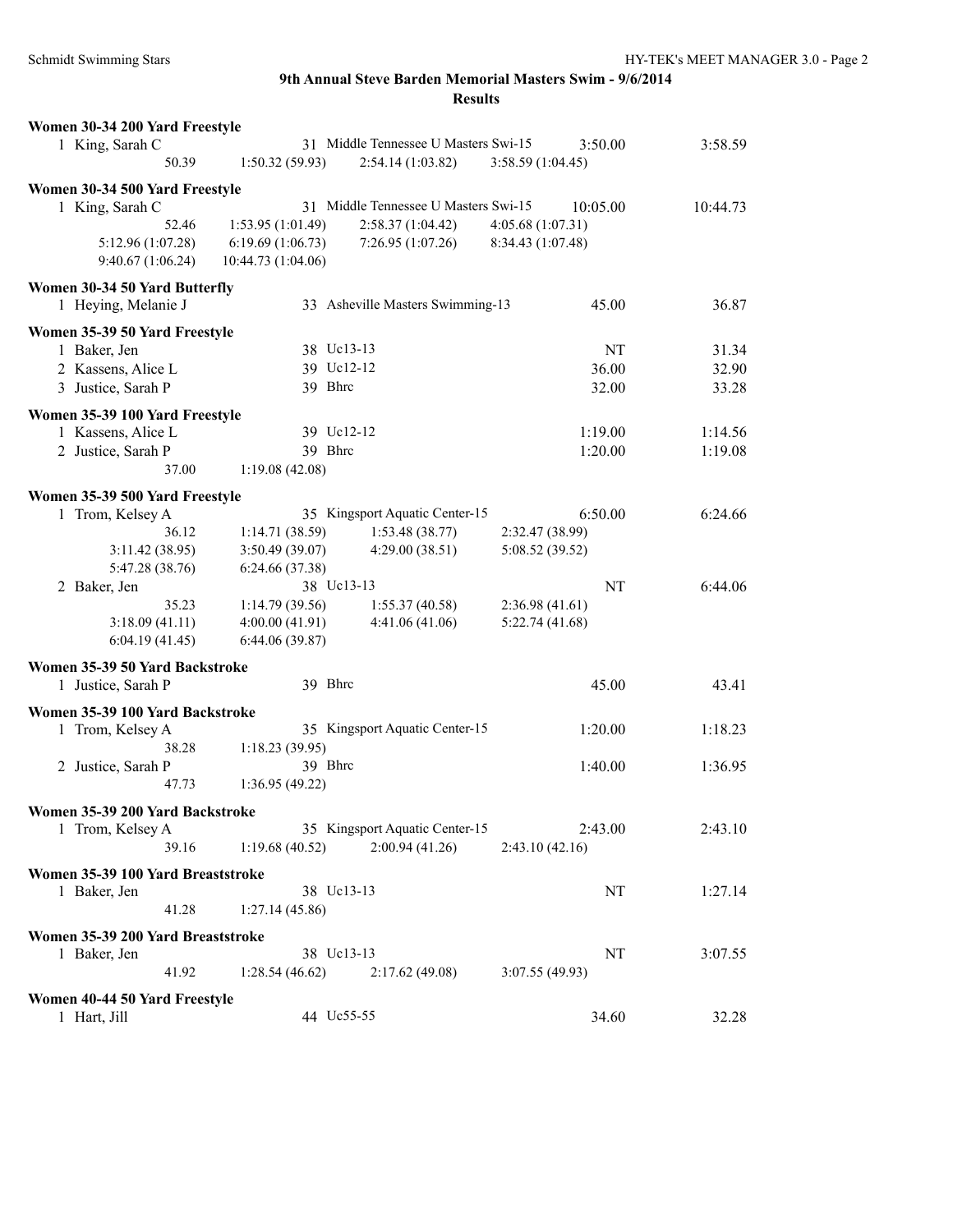| Women 40-44 100 Yard Freestyle                        |                 |                                      |                 |         |         |
|-------------------------------------------------------|-----------------|--------------------------------------|-----------------|---------|---------|
| 1 Hart, Jill<br>33.66                                 | 1:11.38(37.72)  | 44 Uc55-55                           |                 | 1:14.20 | 1:11.38 |
|                                                       |                 |                                      |                 |         |         |
| Women 40-44 50 Yard Backstroke<br>1 Hart, Jill        |                 | 44 Uc55-55                           |                 | 37.81   | 37.15   |
| Women 40-44 100 Yard Backstroke                       |                 |                                      |                 |         |         |
| 1 Hart, Jill                                          |                 | 44 Uc55-55                           |                 | 1:20.65 | 1:23.62 |
| 40.62                                                 | 1:23.62(43.00)  |                                      |                 |         |         |
| Women 40-44 50 Yard Butterfly<br>1 Hart, Jill         |                 | 44 Uc55-55                           |                 | 34.97   | 36.43   |
| <b>Women 40-44 100 Yard IM</b>                        |                 |                                      |                 |         |         |
| 1 Hart, Jill                                          |                 | 44 Uc55-55                           |                 | 1:25.18 | 1:22.95 |
| 36.10                                                 | 1:22.95(46.85)  |                                      |                 |         |         |
| Women 45-49 50 Yard Freestyle                         |                 |                                      |                 |         |         |
| 1 Casey, Nancy W                                      |                 | 46 Asheville Masters Swimming-13     |                 | 33.00   | 31.91   |
| 2 Solberg, Kristina L                                 |                 | 46 Asheville Masters Swimming-13     |                 | 35.00   | 33.96   |
|                                                       |                 |                                      |                 |         |         |
| Women 45-49 100 Yard Freestyle                        |                 |                                      |                 |         |         |
| 1 Solberg, Kristina L                                 |                 | 46 Asheville Masters Swimming-13     |                 | 1:25.00 | 1:14.52 |
| 36.63                                                 | 1:14.52(37.89)  |                                      |                 |         |         |
| Women 45-49 500 Yard Freestyle                        |                 |                                      |                 |         |         |
| 1 Cleven, Detra R                                     |                 | 45 Barracuda Swim Club of Northea-15 |                 | 6:40.00 | 6:19.46 |
| 34.27                                                 | 1:12.08(37.81)  | 1:50.08(38.00)                       | 2:28.27 (38.19) |         |         |
| 3:06.99 (38.72)                                       | 3:45.64(38.65)  | 4:24.38(38.74)                       | 5:03.32 (38.94) |         |         |
| 5:41.84 (38.52)                                       | 6:19.46(37.62)  |                                      |                 |         |         |
| 2 Solberg, Kristina L                                 |                 | 46 Asheville Masters Swimming-13     |                 | NT      | 7:42.73 |
| 42.76                                                 | 1:26.80(44.04)  | 2:12.65(45.85)                       | 2:59.54 (46.89) |         |         |
| 3:47.16(47.62)                                        | 4:34.22(47.06)  | 5:21.58(47.36)                       | 6:08.99(47.41)  |         |         |
| 6:56.04(47.05)                                        | 7:42.73 (46.69) |                                      |                 |         |         |
| Women 45-49 50 Yard Backstroke                        |                 |                                      |                 |         |         |
| 1 Kramer, Adrienne                                    |                 | 48 Asheville Masters Swimming-13     |                 | 38.40   | 37.96   |
| Women 45-49 200 Yard Backstroke                       |                 |                                      |                 |         |         |
| 1 Kramer, Adrienne                                    |                 | 48 Asheville Masters Swimming-13     |                 | 3:00.00 | 2:55.33 |
| 41.92                                                 | 1:27.75(45.83)  | 2:12.20(44.45)                       | 2:55.33(43.13)  |         |         |
|                                                       |                 |                                      |                 |         |         |
| Women 45-49 50 Yard Breaststroke<br>1 Cleven, Detra R |                 | 45 Barracuda Swim Club of Northea-15 |                 | 36.00   | 35.62   |
|                                                       |                 |                                      |                 |         |         |
| Women 45-49 50 Yard Butterfly<br>1 Kramer, Adrienne   |                 | 48 Asheville Masters Swimming-13     |                 | 37.10   | 36.92   |
|                                                       |                 |                                      |                 |         |         |
| Women 45-49 200 Yard Butterfly                        |                 |                                      |                 |         |         |
| 1 Kramer, Adrienne                                    |                 | 48 Asheville Masters Swimming-13     |                 | 3:18.30 | 3:06.48 |
| 42.54                                                 | 1:30.29(47.75)  | 2:19.47(49.18)                       | 3:06.48(47.01)  |         |         |
| <b>Women 45-49 100 Yard IM</b>                        |                 |                                      |                 |         |         |
| 1 Cleven, Detra R                                     |                 | 45 Barracuda Swim Club of Northea-15 |                 | 1:11.00 | 1:09.97 |
| 33.31                                                 | 1:09.97(36.66)  |                                      |                 |         |         |
| Women 55-59 50 Yard Backstroke                        |                 |                                      |                 |         |         |
| 1 Burlingame, Sharon M                                |                 | 57 Greater Knoxville Masters-15      |                 | 36.20   | 36.67   |
|                                                       |                 |                                      |                 |         |         |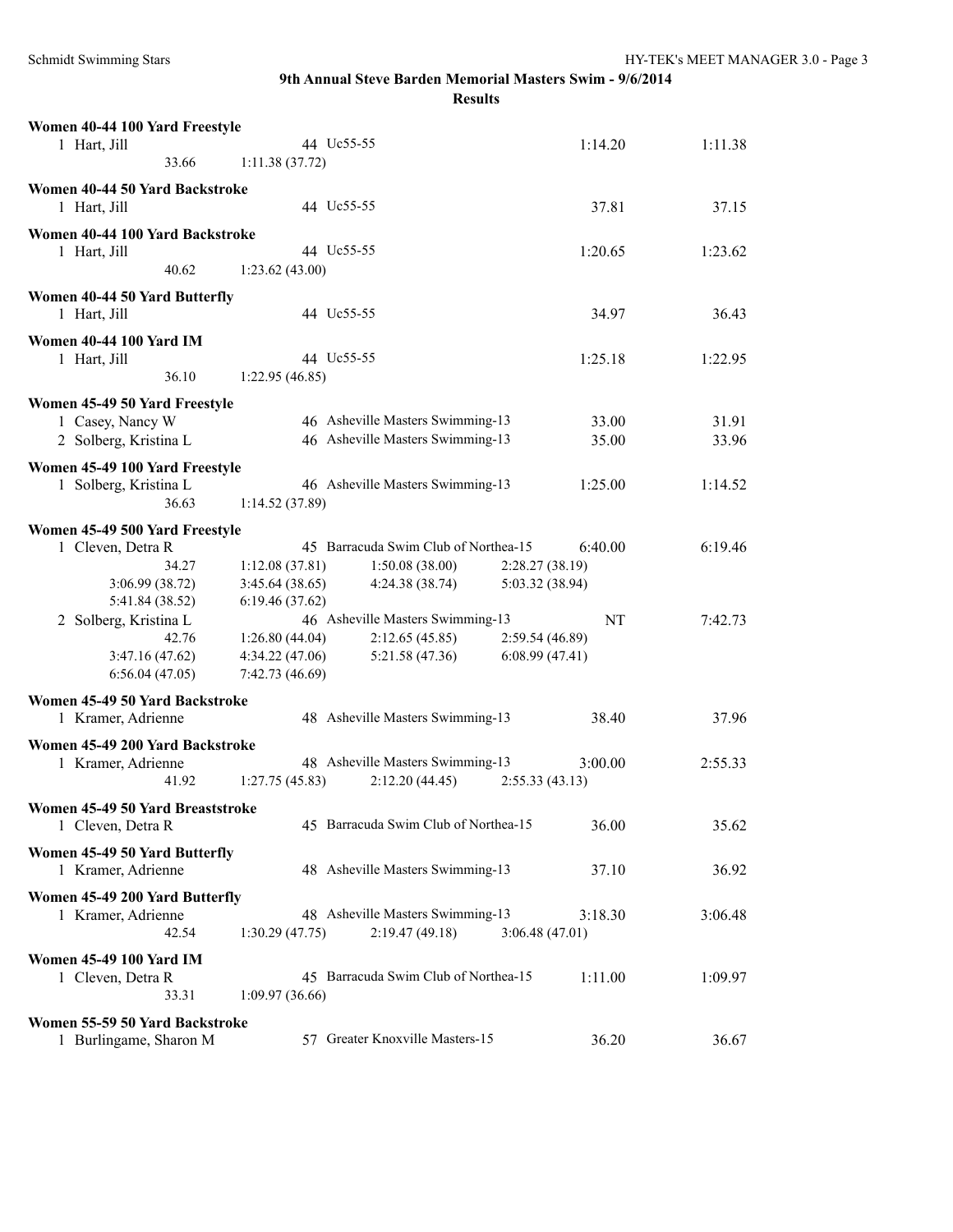| Women 55-59 100 Yard Backstroke<br>1 Burlingame, Sharon M<br>39.28              | 57 Greater Knoxville Masters-15<br>1:20.23(40.95)                                                                                                  | 1:18.50        | 1:20.23        |
|---------------------------------------------------------------------------------|----------------------------------------------------------------------------------------------------------------------------------------------------|----------------|----------------|
| Women 55-59 200 Yard Backstroke<br>1 Burlingame, Sharon M<br>40.98              | 57 Greater Knoxville Masters-15<br>1:25.17(44.19)<br>2:10.78(45.61)<br>2:54.40(43.62)                                                              | 2:53.00        | 2:54.40        |
| Women 55-59 50 Yard Breaststroke<br>1 Burlingame, Sharon M                      | 57 Greater Knoxville Masters-15                                                                                                                    | 41.50          | 41.76          |
| <b>Women 55-59 100 Yard IM</b><br>1 Burlingame, Sharon M<br>37.78               | 57 Greater Knoxville Masters-15<br>1:21.60(43.82)                                                                                                  | 1:21.00        | 1:21.60        |
| <b>Women 55-59 200 Yard IM</b><br>1 Burlingame, Sharon M<br>45.32               | 57 Greater Knoxville Masters-15<br>3:10.67(1:36.73)<br>1:33.94(48.62)                                                                              | 3:02.00        | 3:10.67        |
| Women 65-69 200 Yard Freestyle<br>1 Barratt, Patricia A<br>43.74                | 67 Asheville Masters Swimming-13<br>2:27.26(54.10)<br>1:33.16(49.42)<br>3:18.87(51.61)                                                             | 3:07.59        | 3:18.87        |
| Women 65-69 50 Yard Backstroke<br>1 Barratt, Patricia A                         | 67 Asheville Masters Swimming-13                                                                                                                   | 49.83          | 46.81          |
| Women 65-69 100 Yard Backstroke<br>1 Barratt, Patricia A<br>49.17               | 67 Asheville Masters Swimming-13<br>1:42.85(53.68)                                                                                                 | 1:47.18        | 1:42.85        |
| Women 65-69 200 Yard Backstroke<br>1 Barratt, Patricia A<br>50.06               | 67 Asheville Masters Swimming-13<br>1:45.66(55.60)<br>3:43.98 (1:58.32)                                                                            | 3:39.62        | 3:43.98        |
| Women 65-69 200 Yard Breaststroke<br>1 Panayotoff, Kristi M<br>56.87            | 65 Maine Masters Swim Club-2<br>2:03.98(1:07.11)<br>3:11.85(1:07.87)<br>4:18.33(1:06.48)                                                           | 4:13.44        | 4:18.33        |
| Women 65-69 100 Yard Butterfly<br>1 Panayotoff, Kristi M<br>53.87               | 65 Maine Masters Swim Club-2<br>1:48.84(54.97)                                                                                                     | 1:48.82        | 1:48.84        |
| <b>Women 65-69 200 Yard IM</b><br>1 Panayotoff, Kristi M<br>53.35               | 65 Maine Masters Swim Club-2<br>$1:48.19(54.84)$ $2:58.14(1:09.95)$<br>3:52.42(54.28)                                                              | 3:45.66        | 3:52.42        |
| Women 65-69 400 Yard IM<br>1 Panayotoff, Kristi M<br>54.74<br>5:10.69 (1:12.82) | 65 Maine Masters Swim Club-2<br>1:55.69 (1:00.95)<br>2:53.65(57.96)<br>3:57.87 (1:04.22)<br>6:24.32(1:13.63)<br>7:24.04 (59.72)<br>8:20.62 (56.58) | 7:50.86        | 8:20.62        |
| Men 30-34 50 Yard Freestyle<br>1 Stivers, David<br>2 Nguyen, Sonny              | 32 Uc15-15<br>34 Maine Masters Swim Club-2                                                                                                         | 23.00<br>25.55 | 25.17<br>27.57 |
| Men 30-34 100 Yard Freestyle<br>1 Stivers, David<br>26.51                       | 32 Uc15-15<br>55.01 (28.50)                                                                                                                        | 56.00          | 55.01          |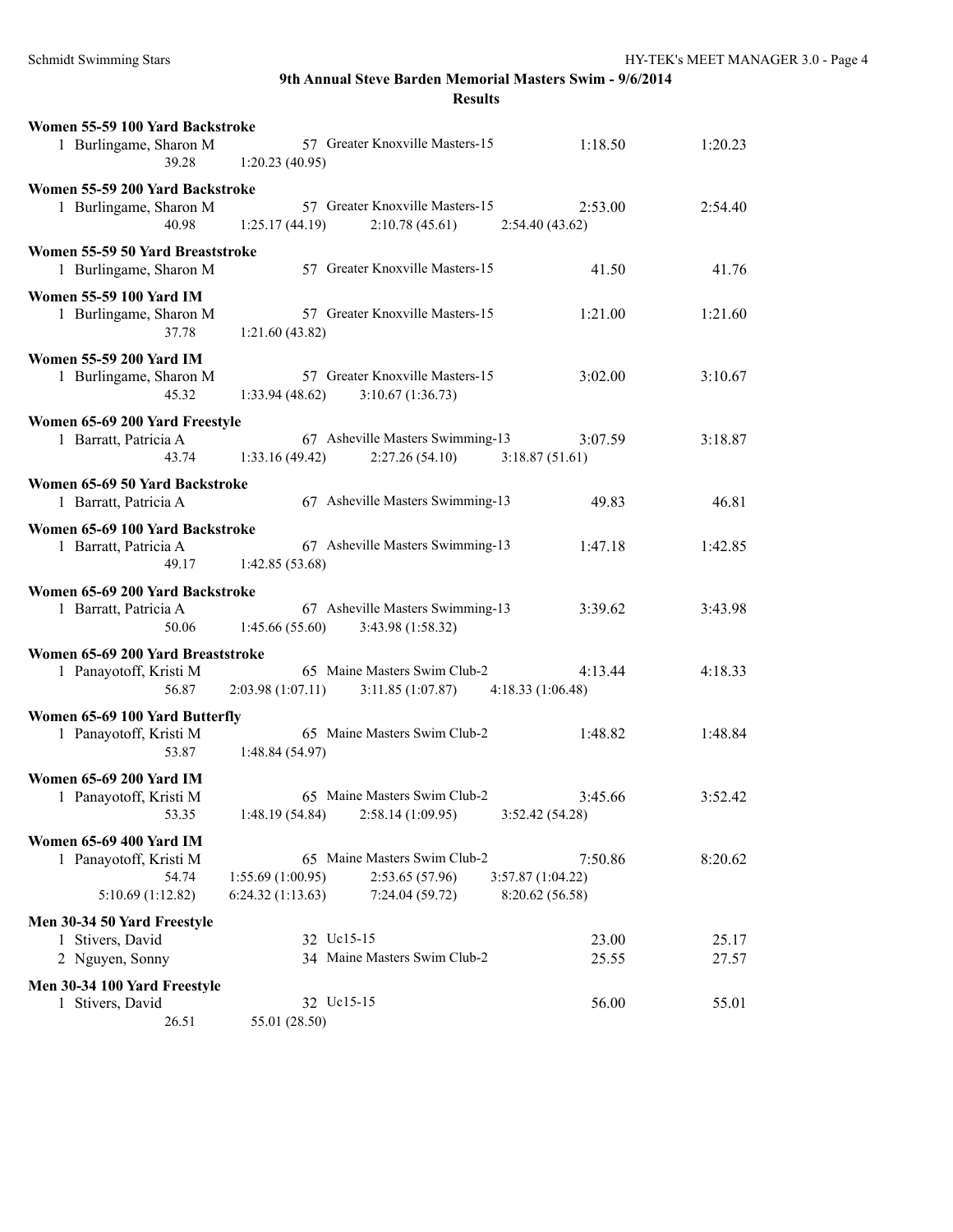| Men 30-34 200 Yard Freestyle    |                 |                                     |                 |         |
|---------------------------------|-----------------|-------------------------------------|-----------------|---------|
| 1 Stivers, David                | 32 Uc15-15      |                                     | 1:58.00         | 2:05.09 |
| 29.30                           | 1:00.77(31.47)  | 1:33.09(32.32)                      | 2:05.09(32.00)  |         |
| Men 30-34 500 Yard Freestyle    |                 |                                     |                 |         |
| 1 Nguyen, Sonny                 |                 | 34 Maine Masters Swim Club-2        | 6:55.55         | 6:51.14 |
| 35.67                           | 1:13.48(37.81)  | 1:52.97(39.49)                      | 2:34.36 (41.39) |         |
| 3:16.89(42.53)                  | 3:59.39(42.50)  | 4:42.96 (43.57)                     | 5:26.90 (43.94) |         |
| 6:09.99(43.09)                  | 6:51.14(41.15)  |                                     |                 |         |
|                                 |                 |                                     |                 |         |
| Men 30-34 50 Yard Backstroke    |                 |                                     |                 |         |
| 1 Stivers, David                | 32 Uc15-15      |                                     | 28.00           | 31.36   |
| Men 30-34 100 Yard Backstroke   |                 |                                     |                 |         |
| 1 Nguyen, Sonny                 |                 | 34 Maine Masters Swim Club-2        | 1:15.55         | 1:12.87 |
| 36.23                           | 1:12.87(36.64)  |                                     |                 |         |
| Men 30-34 50 Yard Butterfly     |                 |                                     |                 |         |
| 1 Stivers, David                | 32 Uc15-15      |                                     | 28.00           | 28.01   |
|                                 |                 |                                     |                 |         |
| Men 30-34 100 Yard Butterfly    |                 |                                     |                 |         |
| 1 Nguyen, Sonny                 |                 | 34 Maine Masters Swim Club-2        | 1:15.55         | 1:07.89 |
| 32.22                           | 1:07.89(35.67)  |                                     |                 |         |
| Men 30-34 200 Yard Butterfly    |                 |                                     |                 |         |
| 1 Nguyen, Sonny                 |                 | 34 Maine Masters Swim Club-2        | 2:55.55         | 2:52.02 |
|                                 |                 |                                     |                 |         |
| Men 35-39 50 Yard Freestyle     |                 |                                     |                 |         |
| 1 Owen, Jeffrey J               |                 | 39 Asheville Masters Swimming-13    | 25.94           | 26.71   |
| 2 Milford, Casey                |                 | 35 Mountain Aquatic Club Masters-15 | NT              | 34.94   |
| 3 Kase, Tim                     |                 | 36 Kingsport Aquatic Center-15      | 32.00           | 35.35   |
| Men 35-39 100 Yard Freestyle    |                 |                                     |                 |         |
| 1 Owen, Jeffrey J               |                 | 39 Asheville Masters Swimming-13    | 56.94           | 58.56   |
| 27.91                           | 58.56 (30.65)   |                                     |                 |         |
| 2 Milford, Casey                |                 | 35 Mountain Aquatic Club Masters-15 | NT              | 1:19.44 |
| 36.72                           | 1:19.44(42.72)  |                                     |                 |         |
|                                 |                 |                                     |                 |         |
| Men 35-39 500 Yard Freestyle    |                 |                                     |                 |         |
| 1 Milford, Casey                |                 | 35 Mountain Aquatic Club Masters-15 | NT              | 8:16.09 |
| Men 35-39 50 Yard Backstroke    |                 |                                     |                 |         |
| 1 Owen, Jeffrey J               |                 | 39 Asheville Masters Swimming-13    | NT              | 32.98   |
| 2 Kase, Tim                     |                 | 36 Kingsport Aquatic Center-15      | 40.00           | 42.30   |
|                                 |                 |                                     |                 |         |
| Men 35-39 50 Yard Breaststroke  |                 |                                     |                 |         |
| 1 Owen, Jeffrey J               |                 | 39 Asheville Masters Swimming-13    | 33.88           | 34.69   |
| 2 Kase, Tim                     |                 | 36 Kingsport Aquatic Center-15      | 45.00           | 47.62   |
| 3 Milford, Casey                |                 | 35 Mountain Aquatic Club Masters-15 | NT              | 48.46   |
| Men 35-39 100 Yard Breaststroke |                 |                                     |                 |         |
| 1 Milford, Casey                |                 | 35 Mountain Aquatic Club Masters-15 | NT              | 1:48.78 |
| 50.23                           | 1:48.78 (58.55) |                                     |                 |         |
|                                 |                 |                                     |                 |         |
| <b>Men 35-39 100 Yard IM</b>    |                 | 39 Asheville Masters Swimming-13    |                 |         |
| 1 Owen, Jeffrey J               |                 |                                     | 1:04.52         | 1:06.44 |
| 31.85                           | 1:06.44(34.59)  |                                     |                 |         |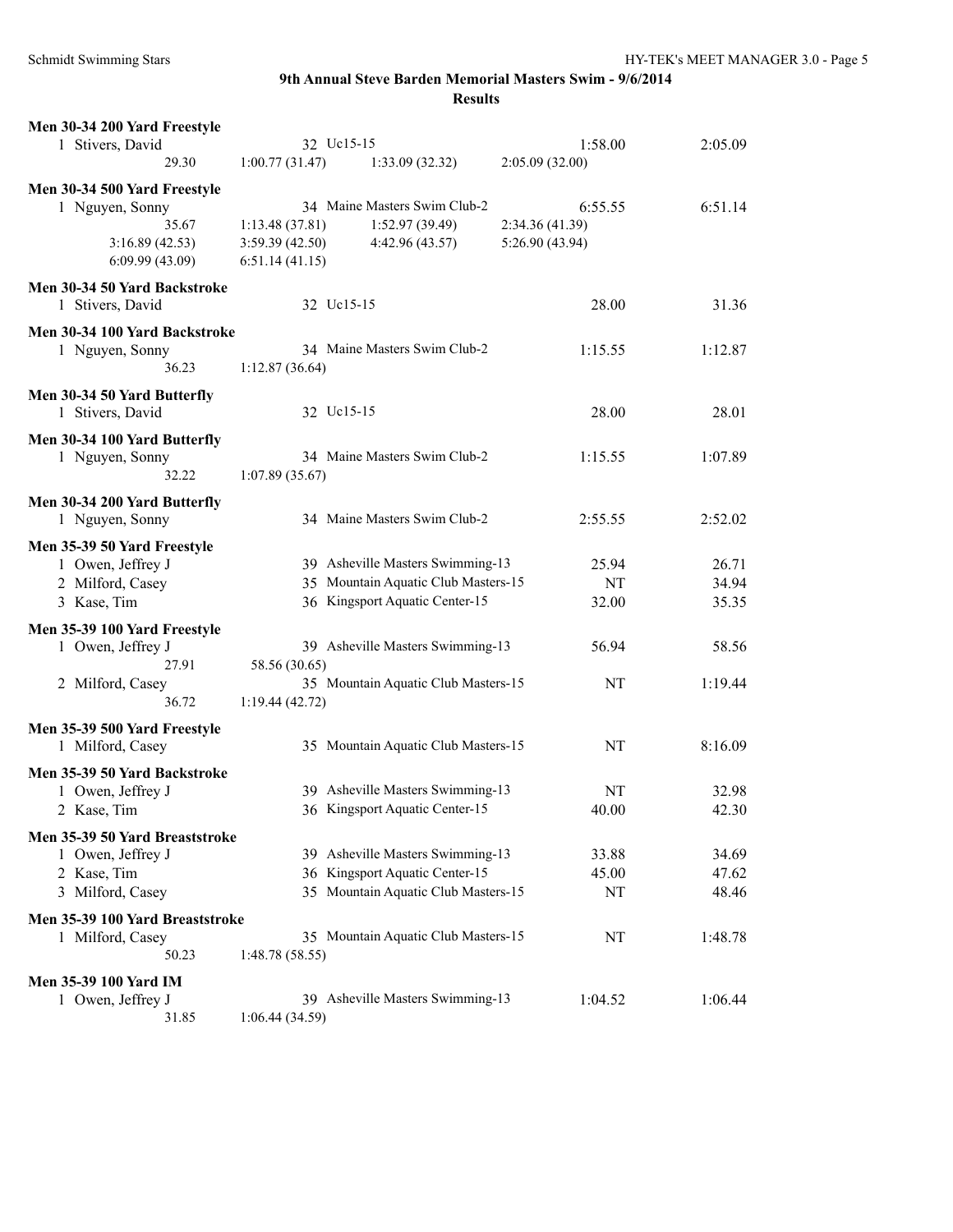| Men 40-44 50 Yard Freestyle<br>1 Carlton, Craig                                                                    |                                                     | 43 Asheville Masters Swimming-13                                                                                                                                                             |                                   | NT                            | 29.69                            |
|--------------------------------------------------------------------------------------------------------------------|-----------------------------------------------------|----------------------------------------------------------------------------------------------------------------------------------------------------------------------------------------------|-----------------------------------|-------------------------------|----------------------------------|
| Men 45-49 50 Yard Freestyle<br>1 Clark, Raymond J                                                                  |                                                     | 47 North Carolina Masters Swimmin-13                                                                                                                                                         |                                   | 23.00                         | 25.60                            |
| Men 45-49 100 Yard Freestyle<br>1 Clark, Raymond J<br>27.01                                                        | 57.41 (30.40)                                       | 47 North Carolina Masters Swimmin-13                                                                                                                                                         |                                   | 52.00                         | 57.41                            |
| Men 45-49 200 Yard Backstroke<br>1 Pulsifer, Andrew B<br>30.74                                                     | 1:03.65(32.91)                                      | 48 Asheville Masters Swimming-13<br>1:37.32(33.67)                                                                                                                                           | 2:12.19(34.87)                    | 2:17.27                       | 2:12.19                          |
| Men 45-49 50 Yard Butterfly<br>1 Pulsifer, Andrew B<br>2 Clark, Raymond J                                          |                                                     | 48 Asheville Masters Swimming-13<br>47 North Carolina Masters Swimmin-13                                                                                                                     |                                   | 27.27<br>25.00                | 26.89<br>28.03                   |
| <b>Men 45-49 200 Yard IM</b><br>1 Pulsifer, Andrew B<br>28.99                                                      | 1:03.94(34.95)                                      | 48 Asheville Masters Swimming-13<br>1:45.12(41.18)                                                                                                                                           | 2:17.34(32.22)                    | 2:19.27                       | 2:17.34                          |
| Men 50-54 50 Yard Freestyle<br>1 Arnholt, Alan T<br>2 Bagot, John J<br>3 Hartley, Larry S<br>4 Woodmansee, David A |                                                     | 50 North Carolina Masters Swimmin-13<br>52 North Carolina Masters Swimmin-13<br>54 Asheville Masters Swimming-13<br>50 Barracuda Swim Club of Northea-15<br>54 Asheville Masters Swimming-13 |                                   | 26.00<br>27.00<br>30.00<br>NT | 26.01<br>27.45<br>29.14<br>29.30 |
| 5 Weller, Jeff<br>Men 50-54 100 Yard Freestyle                                                                     |                                                     |                                                                                                                                                                                              |                                   | 29.39                         | 29.42                            |
| 1 Arnholt, Alan T<br>27.95                                                                                         | 57.15 (29.20)                                       | 50 North Carolina Masters Swimmin-13                                                                                                                                                         |                                   | 57.00                         | 57.15                            |
| 2 Hartley, Larry S<br>30.99                                                                                        | 1:03.39(32.40)                                      | 54 Asheville Masters Swimming-13                                                                                                                                                             |                                   | 1:04.00                       | 1:03.39                          |
| 3 McNair, Samuel<br>30.86                                                                                          | 1:04.04(33.18)                                      | 51 Mountain Aquatic Club Masters-15                                                                                                                                                          |                                   | 1:05.00                       | 1:04.04                          |
| 4 Woodmansee, David A<br>32.03                                                                                     | 1:04.98(32.95)                                      | 50 Barracuda Swim Club of Northea-15                                                                                                                                                         |                                   | 1:03.68                       | 1:04.98                          |
| 5 Weller, Jeff<br>32.12                                                                                            | 1:06.83(34.71)                                      | 54 Asheville Masters Swimming-13                                                                                                                                                             |                                   | 1:05.50                       | 1:06.83                          |
| Men 50-54 200 Yard Freestyle                                                                                       |                                                     | 50 North Carolina Masters Swimmin-13                                                                                                                                                         |                                   |                               |                                  |
| 1 Arnholt, Alan T<br>32.52                                                                                         | 1:06.73(34.21)                                      | 1:41.18(34.45)                                                                                                                                                                               | 2:14.97(33.79)                    | 2:15.00                       | 2:14.97                          |
| 2 McNair, Samuel<br>33.22                                                                                          | 1:09.44 (36.22)                                     | 51 Mountain Aquatic Club Masters-15<br>1:49.54(40.10)                                                                                                                                        | 2:27.10(37.56)                    | 2:31.00                       | 2:27.10                          |
| Men 50-54 500 Yard Freestyle                                                                                       |                                                     |                                                                                                                                                                                              |                                   |                               |                                  |
| 1 Hartley, Larry S                                                                                                 |                                                     | 54 Asheville Masters Swimming-13                                                                                                                                                             |                                   | 6:40.00                       | 5:57.70                          |
| 33.09<br>3:00.02(37.06)                                                                                            | 1:09.40(36.31)<br>3:36.48 (36.46)                   | 1:46.24(36.84)<br>4:12.67(36.19)                                                                                                                                                             | 2:22.96(36.72)<br>4:48.82(36.15)  |                               |                                  |
| 5:24.73 (35.91)                                                                                                    | 5:57.70 (32.97)                                     |                                                                                                                                                                                              |                                   |                               |                                  |
| 2 McNair, Samuel                                                                                                   |                                                     | 51 Mountain Aquatic Club Masters-15                                                                                                                                                          |                                   | 6:45.00                       | 6:51.22                          |
| 36.71<br>3:25.52(41.92)<br>6:14.13(41.80)                                                                          | 1:17.70(40.99)<br>4:08.18(42.66)<br>6:51.22 (37.09) | 2:00.89 (43.19)<br>4:50.36(42.18)                                                                                                                                                            | 2:43.60(42.71)<br>5:32.33 (41.97) |                               |                                  |
|                                                                                                                    |                                                     |                                                                                                                                                                                              |                                   |                               |                                  |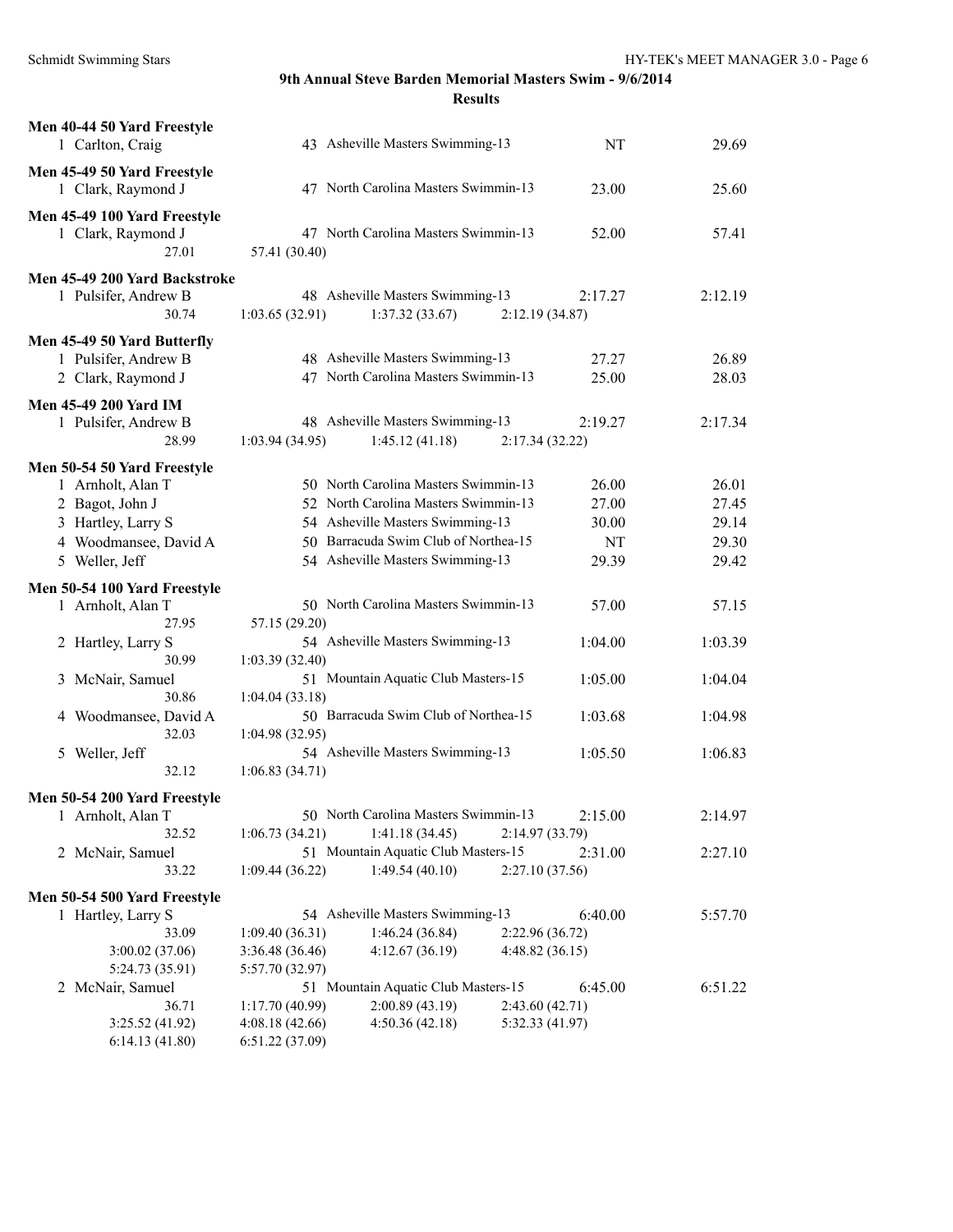| Men 50-54 50 Yard Backstroke<br>1 Woodmansee, David A | 50 Barracuda Swim Club of Northea-15               | NT              | 38.51   |
|-------------------------------------------------------|----------------------------------------------------|-----------------|---------|
| Men 50-54 100 Yard Backstroke                         |                                                    |                 |         |
| 1 Hartley, Larry S<br>35.90                           | 54 Asheville Masters Swimming-13<br>1:11.82(35.92) | 1:16.00         | 1:11.82 |
| Men 50-54 50 Yard Breaststroke                        |                                                    |                 |         |
| 1 Bagot, John J                                       | 52 North Carolina Masters Swimmin-13               | 34.00           | 34.21   |
| 2 Weller, Jeff                                        | 54 Asheville Masters Swimming-13                   | 36.72           | 36.36   |
| 3 McNair, Samuel                                      | 51 Mountain Aquatic Club Masters-15                | 38.00           | 36.95   |
| 4 Woodmansee, David A                                 | 50 Barracuda Swim Club of Northea-15               | NT              | 38.67   |
| Men 50-54 100 Yard Breaststroke                       |                                                    |                 |         |
| 1 Bagot, John J                                       | 52 North Carolina Masters Swimmin-13               | 1:13.00         | 1:17.73 |
| 37.48                                                 | 1:17.73(40.25)                                     |                 |         |
| 2 Weller, Jeff                                        | 54 Asheville Masters Swimming-13                   | 1:23.48         | 1:22.92 |
| 39.25                                                 | 1:22.92(43.67)                                     |                 |         |
| 3 Woodmansee, David A                                 | 50 Barracuda Swim Club of Northea-15               | 1:24.33         | 1:23.28 |
| 39.04                                                 | 1:23.28 (44.24)                                    |                 |         |
| Men 50-54 200 Yard Breaststroke                       |                                                    |                 |         |
| 1 McNair, Samuel                                      | 51 Mountain Aquatic Club Masters-15                | 2:55.00         | 3:03.32 |
| 39.52                                                 | 2:14.50(48.86)<br>1:25.64(46.12)                   | 3:03.32(48.82)  |         |
| Men 50-54 100 Yard Butterfly                          |                                                    |                 |         |
| 1 Arnholt, Alan T                                     | 50 North Carolina Masters Swimmin-13               | 1:12.00         | 1:10.04 |
| 32.40                                                 | 1:10.04(37.64)                                     |                 |         |
| <b>Men 50-54 200 Yard IM</b>                          |                                                    |                 |         |
| 1 Arnholt, Alan T                                     | 50 North Carolina Masters Swimmin-13               | 2:45.00         | 2:30.99 |
| 31.98                                                 | 1:11.97(39.99)<br>1:56.49(44.52)                   | 2:30.99(34.50)  |         |
| 2 Bagot, John J                                       | 52 North Carolina Masters Swimmin-13               | NT              | 2:45.23 |
| 33.74                                                 | 1:23.88(50.14)<br>2:08.63(44.75)                   | 2:45.23 (36.60) |         |
| Men 55-59 50 Yard Freestyle                           |                                                    |                 |         |
| 1 DeGrazia, Cary F                                    | 59 North Carolina Masters Swimmin-13               | 28.00           | 28.71   |
| 2 Wylie, Stuart H                                     | 56 Greater Knoxville Masters-15                    | 42.00           | 36.36   |
| Men 55-59 100 Yard Freestyle                          |                                                    |                 |         |
| 1 Dessauer, Mark                                      | 56 Usms One Event Registration                     | NT              | 1:19.14 |
| 2 Wylie, Stuart H                                     | 56 Greater Knoxville Masters-15                    | 1:35.00         | 1:26.46 |
| 43.63                                                 | 1:26.46(42.83)                                     |                 |         |
| Men 55-59 50 Yard Backstroke                          |                                                    |                 |         |
| 1 Wylie, Stuart H                                     | 56 Greater Knoxville Masters-15                    | 51.00           | 43.57   |
| Men 55-59 100 Yard Backstroke                         |                                                    |                 |         |
| 1 Jones, Judd                                         | 56 Georgia Masters-45                              | 1:05.50         | 1:06.54 |
| 31.69                                                 | 1:06.54(34.85)                                     |                 |         |
| Men 55-59 200 Yard Backstroke                         |                                                    |                 |         |
| 1 Jones, Judd                                         | 56 Georgia Masters-45                              | 2:24.00         | 2:29.56 |
| 34.98                                                 | 1:51.38(38.82)<br>1:12.56(37.58)                   | 2:29.56 (38.18) |         |
| Men 55-59 50 Yard Breaststroke                        |                                                    |                 |         |
| 1 Adamson, Kenet M                                    | 56 Asheville Masters Swimming-13                   | 37.00           | 36.94   |
| 2 DeGrazia, Cary F                                    | 59 North Carolina Masters Swimmin-13               | 38.00           | 38.35   |
| 3 Wylie, Stuart H                                     | 56 Greater Knoxville Masters-15                    | 1:08.00         | 53.45   |
|                                                       |                                                    |                 |         |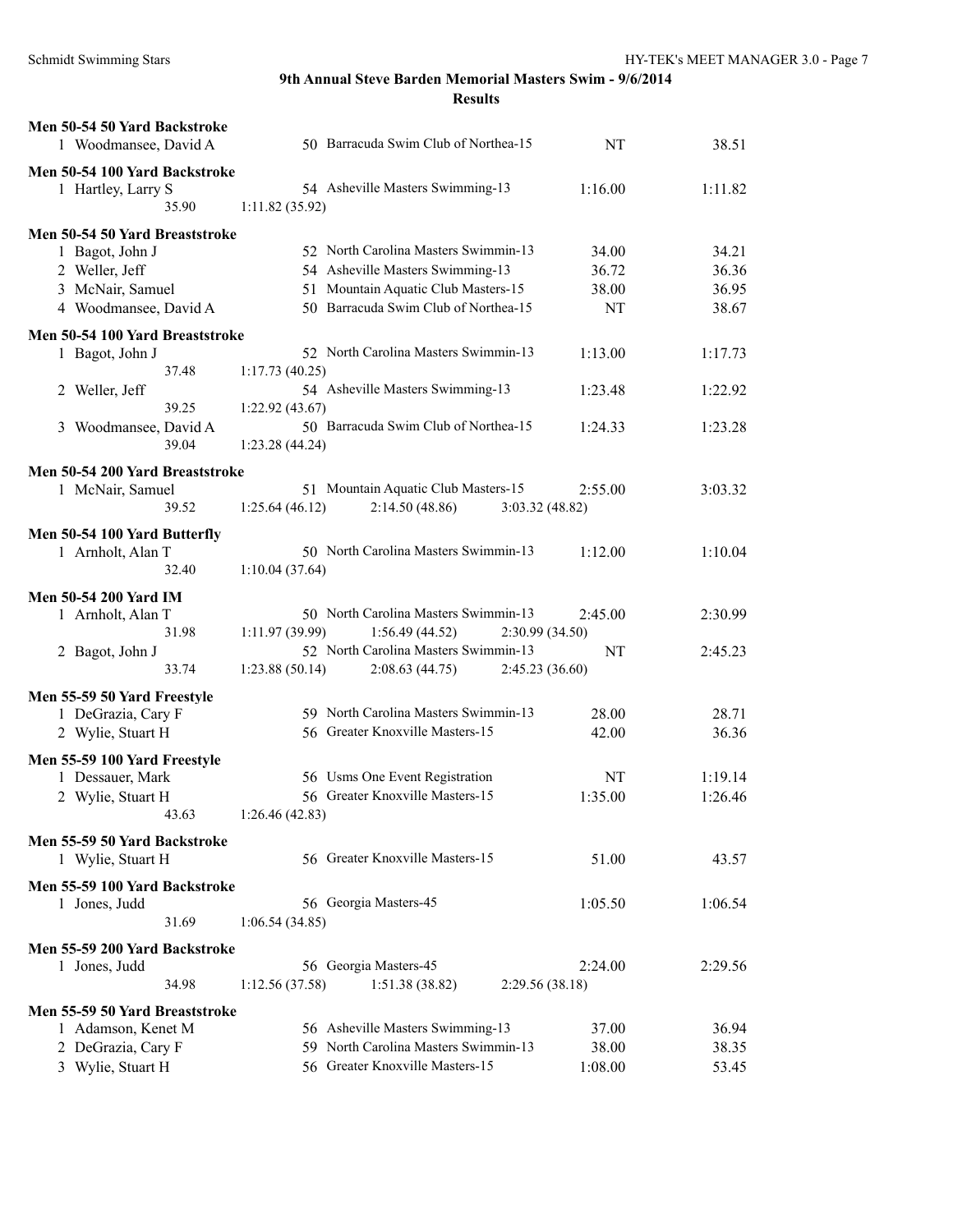| Men 55-59 100 Yard Breaststroke |                  |                                      |                 |         |
|---------------------------------|------------------|--------------------------------------|-----------------|---------|
| 1 Adamson, Kenet M              |                  | 56 Asheville Masters Swimming-13     | 1:22.00         | 1:22.05 |
| 38.59                           | 1:22.05(43.46)   |                                      |                 |         |
| 2 Dessauer, Mark                |                  | 56 Usms One Event Registration       | NT              | 1:47.85 |
| 50.56                           | 1:47.85 (57.29)  |                                      |                 |         |
|                                 |                  |                                      |                 |         |
| <b>Men 55-59 100 Yard IM</b>    |                  |                                      |                 |         |
| 1 DeGrazia, Cary F              |                  | 59 North Carolina Masters Swimmin-13 | 1:20.00         | 1:17.83 |
| 37.65                           | 1:17.83(40.18)   |                                      |                 |         |
| 2 Adamson, Kenet M              |                  | 56 Asheville Masters Swimming-13     | 1:25.00         | 1:19.83 |
| 36.94                           | 1:19.83 (42.89)  |                                      |                 |         |
| --- Dessauer, Mark              |                  | 56 Usms One Event Registration       | NT              | DQ      |
| 45.00                           | DQ(53.63)        |                                      |                 |         |
| <b>Men 55-59 400 Yard IM</b>    |                  |                                      |                 |         |
| 1 Jones, Judd                   |                  | 56 Georgia Masters-45                | 5:25.50         | 5:31.21 |
| 36.73                           | 1:19.28(42.55)   | 2:00.19(40.91)                       | 2:42.24(42.05)  |         |
| 3:30.97(48.73)                  | 4:20.04(49.07)   | 4:56.45(36.41)                       | 5:31.21 (34.76) |         |
|                                 |                  |                                      |                 |         |
| Men 60-64 50 Yard Freestyle     |                  |                                      |                 |         |
| 1 Miller, Richard N             |                  | 60 North Carolina Masters Swimmin-13 | 28.00           | 27.94   |
| 2 Wofford, James L              |                  | 60 Fireball Masters Swimming-13      | 32.19           | 32.74   |
| Men 60-64 100 Yard Freestyle    |                  |                                      |                 |         |
| 1 Miller, Richard N             |                  | 60 North Carolina Masters Swimmin-13 | 1:00.00         | 1:00.59 |
| 29.31                           | 1:00.59(31.28)   |                                      |                 |         |
|                                 |                  |                                      |                 |         |
| Men 60-64 200 Yard Freestyle    |                  |                                      |                 |         |
| 1 Miller, Richard N             |                  | 60 North Carolina Masters Swimmin-13 | 2:18.00         | 2:24.17 |
| 33.19                           | 1:10.33(37.14)   | 1:47.56(37.23)                       | 2:24.17(36.61)  |         |
| Men 60-64 500 Yard Freestyle    |                  |                                      |                 |         |
| 1 Miller, Richard N             |                  | 60 North Carolina Masters Swimmin-13 | 6:30.00         | 6:29.47 |
| 34.02                           | 1:12.16(38.14)   | 1:51.96(39.80)                       | 2:32.32 (40.36) |         |
| 3:12.45(40.13)                  | 3:52.37 (39.92)  | 4:32.07 (39.70)                      | 5:11.61 (39.54) |         |
| 5:51.10 (39.49)                 | 6:29.47(38.37)   |                                      |                 |         |
|                                 |                  |                                      |                 |         |
| Men 60-64 50 Yard Backstroke    |                  |                                      |                 |         |
| 1 Wofford, James L              |                  | 60 Fireball Masters Swimming-13      | 41.87           | 45.62   |
| Men 60-64 50 Yard Butterfly     |                  |                                      |                 |         |
|                                 |                  | 60 North Carolina Masters Swimmin-13 | 31.50           | 32.01   |
| 1 Miller, Richard N             |                  |                                      |                 |         |
| Men 60-64 100 Yard IM           |                  |                                      |                 |         |
| 1 Wofford, James L              |                  | 60 Fireball Masters Swimming-13      | 2:00.00         | 1:33.18 |
| 44.68                           | 1:33.18(48.50)   |                                      |                 |         |
|                                 |                  |                                      |                 |         |
| Men 65-69 100 Yard Freestyle    |                  | 66 Asheville Masters Swimming-13     |                 |         |
| 1 Pillmore, Bill                |                  |                                      | 1:05.70         | 1:09.18 |
| 33.32                           | 1:09.18 (35.86)  |                                      |                 |         |
| 2 Bailey, Douglas W             | 68 Uc13-13       |                                      | 1:39.67         | 1:49.04 |
| 48.08                           | 1:49.04(1:00.96) |                                      |                 |         |
| Men 65-69 200 Yard Freestyle    |                  |                                      |                 |         |
| 1 McAbee, Phil L                |                  | 65 Greater Knoxville Masters-15      | 2:46.60         | 2:48.05 |
| 38.02                           | 1:20.93(42.91)   | 2:05.49 (44.56)                      | 2:48.05(42.56)  |         |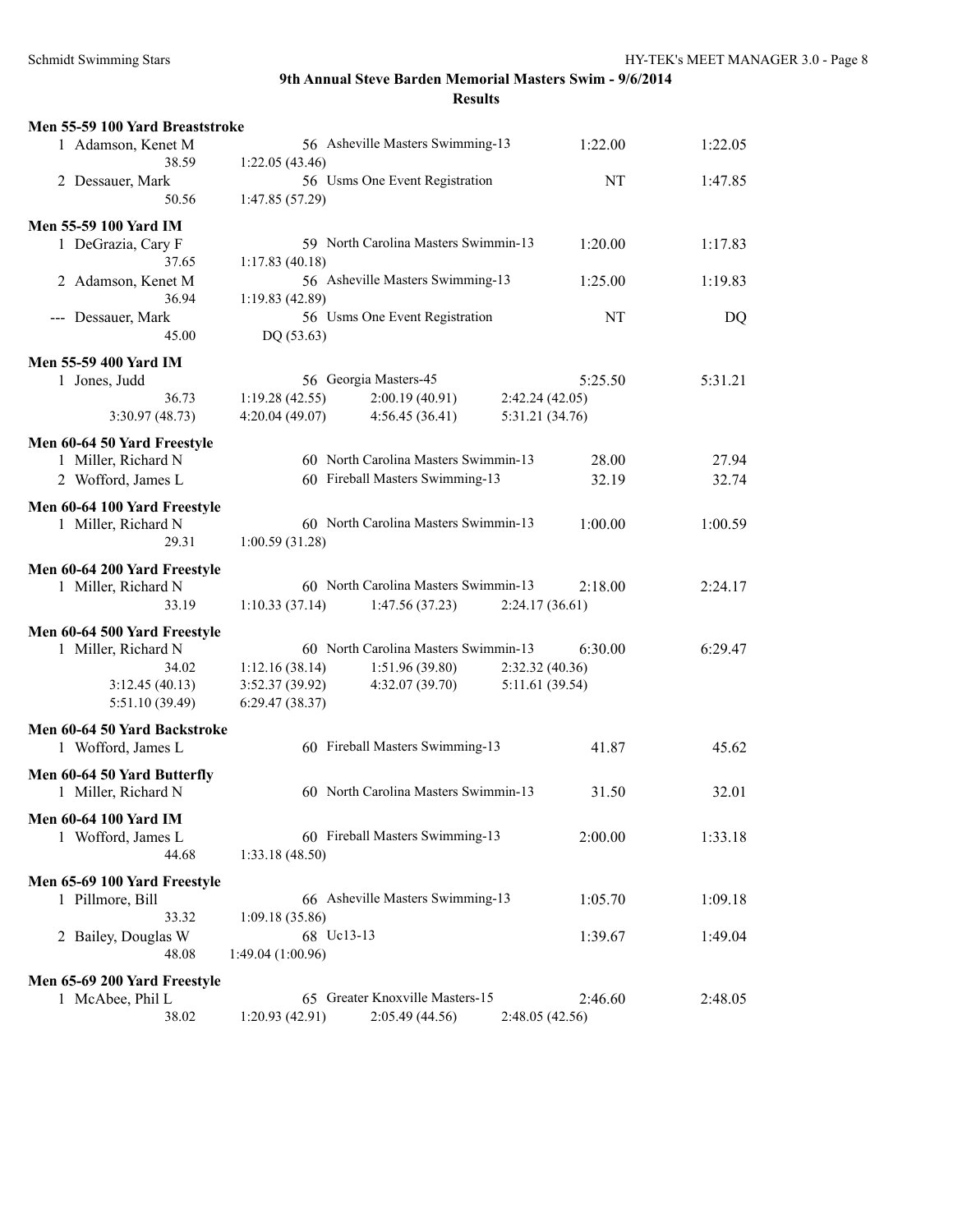| 3:25.20(42.22)                                        | 4:06.75(41.55)                   | 4:47.54(40.79)                                     | 5:28.01(40.47)               |                |
|-------------------------------------------------------|----------------------------------|----------------------------------------------------|------------------------------|----------------|
| 6:07.44(39.43)                                        | 6:45.91(38.47)                   |                                                    |                              |                |
| Men 65-69 100 Yard Backstroke<br>1 Pillmore, Bill     |                                  | 66 Asheville Masters Swimming-13                   | 1:19.00                      | 1:22.06        |
| 40.31                                                 | 1:22.06(41.75)                   |                                                    |                              |                |
| Men 65-69 200 Yard Backstroke                         |                                  |                                                    |                              |                |
| --- McAbee, Phil L                                    |                                  | 65 Greater Knoxville Masters-15                    | NT                           | DQ             |
| 46.71                                                 | 1:36.97(50.26)                   | 2:29.24(52.27)                                     | DQ (48.64)                   |                |
| Men 65-69 50 Yard Breaststroke<br>1 Bailey, Douglas W |                                  | 68 Uc13-13                                         | 54.96                        | 55.62          |
| Men 65-69 200 Yard Breaststroke                       |                                  |                                                    |                              |                |
| 1 Pillmore, Bill<br>44.21                             | 1:32.72(48.51)                   | 66 Asheville Masters Swimming-13<br>2:22.63(49.91) | 3:05.00<br>3:12.00(49.37)    | 3:12.00        |
| 2 McAbee, Phil L                                      |                                  | 65 Greater Knoxville Masters-15                    | NT                           | 3:46.45        |
| 50.16                                                 | 1:47.75(57.59)                   | 2:46.77(59.02)                                     | 3:46.45(59.68)               |                |
| 3 Bailey, Douglas W                                   |                                  | 68 Uc13-13                                         | 3:30.10                      | 4:24.28        |
| 57.90                                                 | 2:05.57 (1:07.67)                | 3:16.08(1:10.51)                                   | 4:24.28(1:08.20)             |                |
| <b>Men 65-69 400 Yard IM</b>                          |                                  |                                                    |                              |                |
| --- McAbee, Phil L                                    |                                  | 65 Greater Knoxville Masters-15                    | NT                           | DQ             |
| 46.53<br>4:29.17 (1:01.25)                            | 1:41.99(55.46)<br>5:28.43(59.26) | 2:34.97 (52.98)<br>6:14.59(46.16)                  | 3:27.92(52.95)<br>DQ (43.32) |                |
|                                                       |                                  |                                                    |                              |                |
| Men 70-74 50 Yard Freestyle<br>1 Lameier, Dick D      |                                  | 73 Uc18-18                                         | 33.50                        |                |
| 2 Meyer, Gerald H                                     |                                  | 70 O*H*I*O Masters Swim Club-18                    | 42.50                        | 34.38<br>42.18 |
|                                                       |                                  |                                                    |                              |                |
| Men 70-74 100 Yard Freestyle<br>1 Parks, Ron          |                                  | 71 Uc13-13                                         | 2:08.80                      | 1:49.31        |
| 52.15                                                 | 1:49.31(57.16)                   |                                                    |                              |                |
| Men 70-74 50 Yard Backstroke                          |                                  |                                                    |                              |                |
| 1 Lameier, Dick D                                     |                                  | 73 Uc18-18                                         | 38.50                        | 40.56          |
| 2 Meyer, Gerald H                                     |                                  | 70 O*H*I*O Masters Swim Club-18                    | 54.50                        | 54.61          |
| Men 70-74 100 Yard Backstroke                         |                                  |                                                    |                              |                |
| 1 Lameier, Dick D                                     |                                  | 73 Uc18-18                                         | $\rm{NT}$                    | 1:33.22        |
| 43.67                                                 | 1:33.22(49.55)                   |                                                    |                              |                |
| Men 70-74 50 Yard Breaststroke                        |                                  |                                                    |                              |                |
| 1 Meyer, Gerald H                                     |                                  | 70 O*H*I*O Masters Swim Club-18                    | 48.00                        | 46.79          |
| 2 Parks, Ron                                          |                                  | 71 Uc13-13                                         | 47.10                        | 49.24          |
| Men 70-74 100 Yard Breaststroke<br>1 Parks, Ron       |                                  | 71 Uc13-13                                         | 2:05.12                      | 1:56.29        |
| Men 70-74 200 Yard Breaststroke                       |                                  |                                                    |                              |                |
| 1 Parks, Ron                                          |                                  | 71 Uc13-13                                         | 5:07.00                      | 4:33.74        |
| 55.14                                                 | 2:00.68(1:05.54)                 | 3:18.12(1:17.44)                                   | 4:33.74(1:15.62)             |                |
| Men 70-74 50 Yard Butterfly                           |                                  |                                                    |                              |                |
| 1 Meyer, Gerald H                                     |                                  | 70 O*H*I*O Masters Swim Club-18                    | 51.00                        | 50.23          |